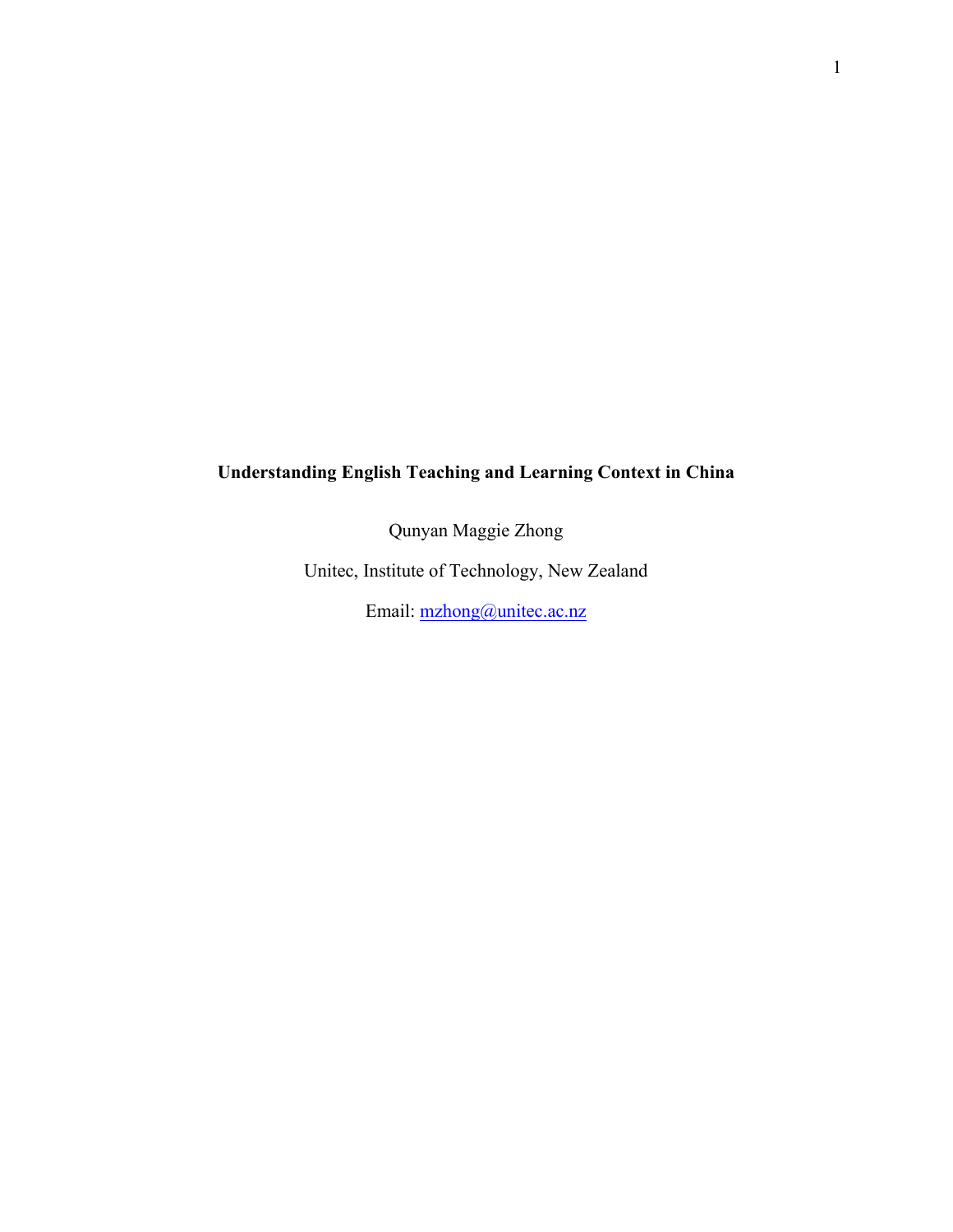#### **Abstract**

The recent economic boom has seen the number of English language learners escalating in China. The Chinese enthusiasm for learning English has generated a growing interest from the West to teach in China. There is a need for these teachers to understand the unique teaching context in China. This understanding will help them deliver effective teaching. Focusing on EFL teaching history and discusses the impact of Confucian educational philosophy on its distinctive features of EFL teaching. This paper will be useful for all the educators who deal with Chinese learners and will help them make informed decisions in their classroom practices.

*Key words: EFL teaching, Chinese learners, Chinese conceptions of teaching and learning,*

 *Confucian educational philosophy* 

# **Introduction**

With the role that China plays in the world economy and the opportunities that English provides for an individual, more and more Chinese are committed to learning English. They have become one of the largest language learners in the world by far (Jin & Cortazzi, 2002; X. Li, 2004). Consequently an increasing number of Western teachers have been attracted to teach English in China. It is critical for these teachers to understand the teaching context in China in order to adopt appropriate teaching methods and implement efficient curricula. Although some preliminary studies have taken place in education (e.g. Watkins & Biggs, 1996), study of this kind is lacking in the discipline of second language acquisition (SLA). This paper aims to fill in this gap. It starts with a brief history of English as a foreign language in China. An examination of the wider teaching and learning context in the Confucian tradition follows. The unique features of EFL teaching in China are discussed in the last section.

#### **Development of EFL in China**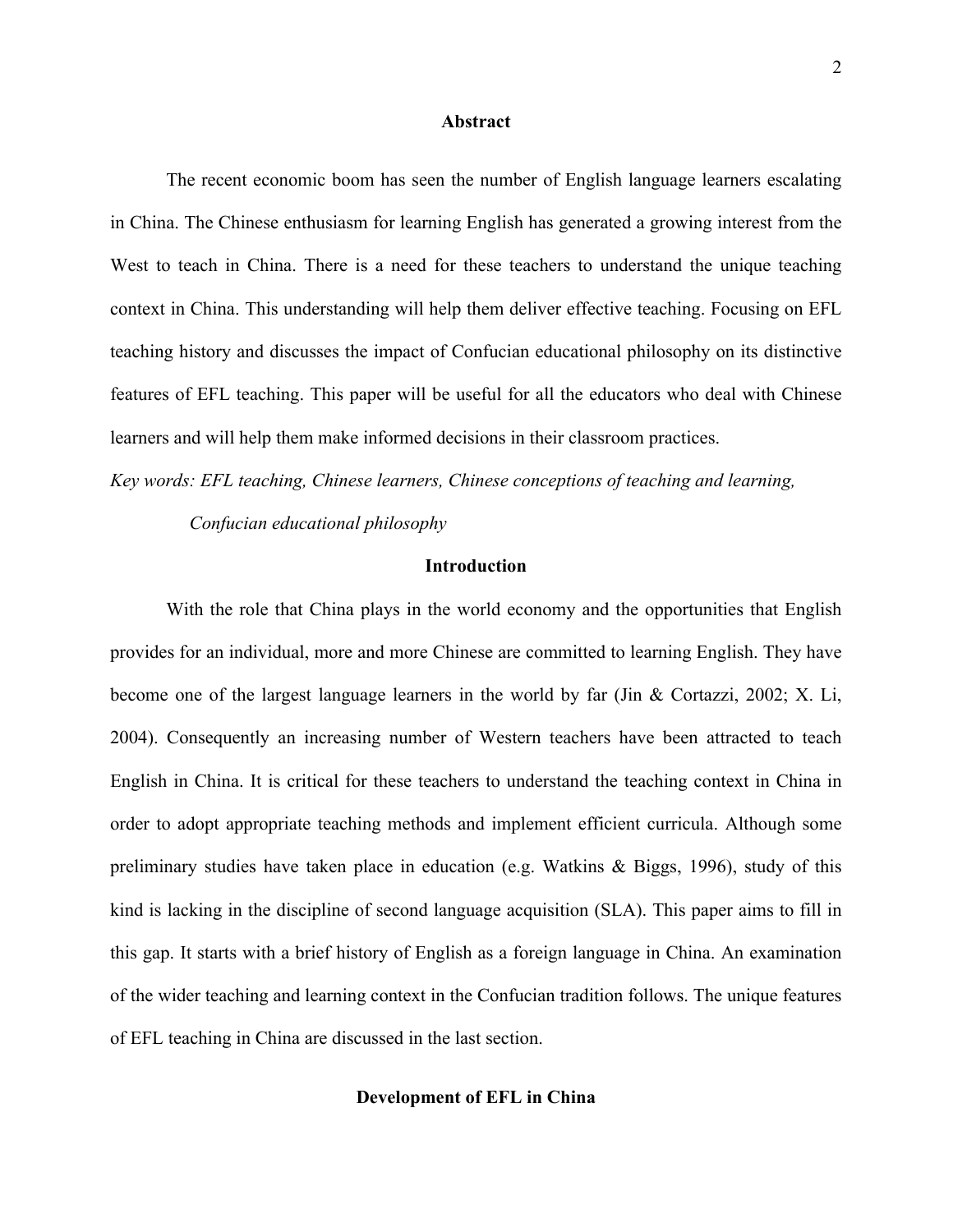Although China prides itself in its more than five thousand years of civilization, its EFL teaching history is much shorter. Based on previous accounts (e.g. Bolton, 2003; Cortazzi & Jin,1996; Jin & Cortazzi, 2002; X. Li, 2004; ) and my 15 years of teaching experience in China, the history of English language teaching in China can be summarized in these three major periods: (1) before the Cultural Revolution (1949-1966), (2) during the Cultural Revolution (1966-1977), (3) the reformed and market economy era (1977- present).

Prior to the establishment of the communist New China in 1949, there were very few foreign language programmes available in schools (Jin & Cortazzi, 2002; Yao, 1993 as cited in X. Li, 2004). In the early 1950s, Russian became the widely taught foreign language in schools due to the political and economic support that China received from the (then) Soviet Union. The split between China and the former Soviet Union saw the replacement of Russian with English between the late 50s and early 60s, which resulted in a serious shortage of teachers of English. To meet the demand for more language teachers, a lot of teachers of Russian were retrained to teach English, most of them having learned English as the second foreign language.

During the Cultural Revolution, like all other subjects in schools, English language teaching was disrupted. Political movements replaced academic teaching; many English teachers were attacked or sent to the countryside (See Bolton, 2003; Cortazzi & Jin, 1996; Jin & Cortazzi, 2002).

The open-door policy in the late 1970s marked a new era in China. Education had its renaissance and resumed its past importance. Ever since then, English has become the most important subject in the school curricula from primary school through to university and has held a unique position in the education system in China. According to Jin and Cortazzi (2002), while the full scores for all the other subjects are 100 points in the National University Entrance Exam, the scores for English were increased "from 100 points to 120 points in the early 1990s and more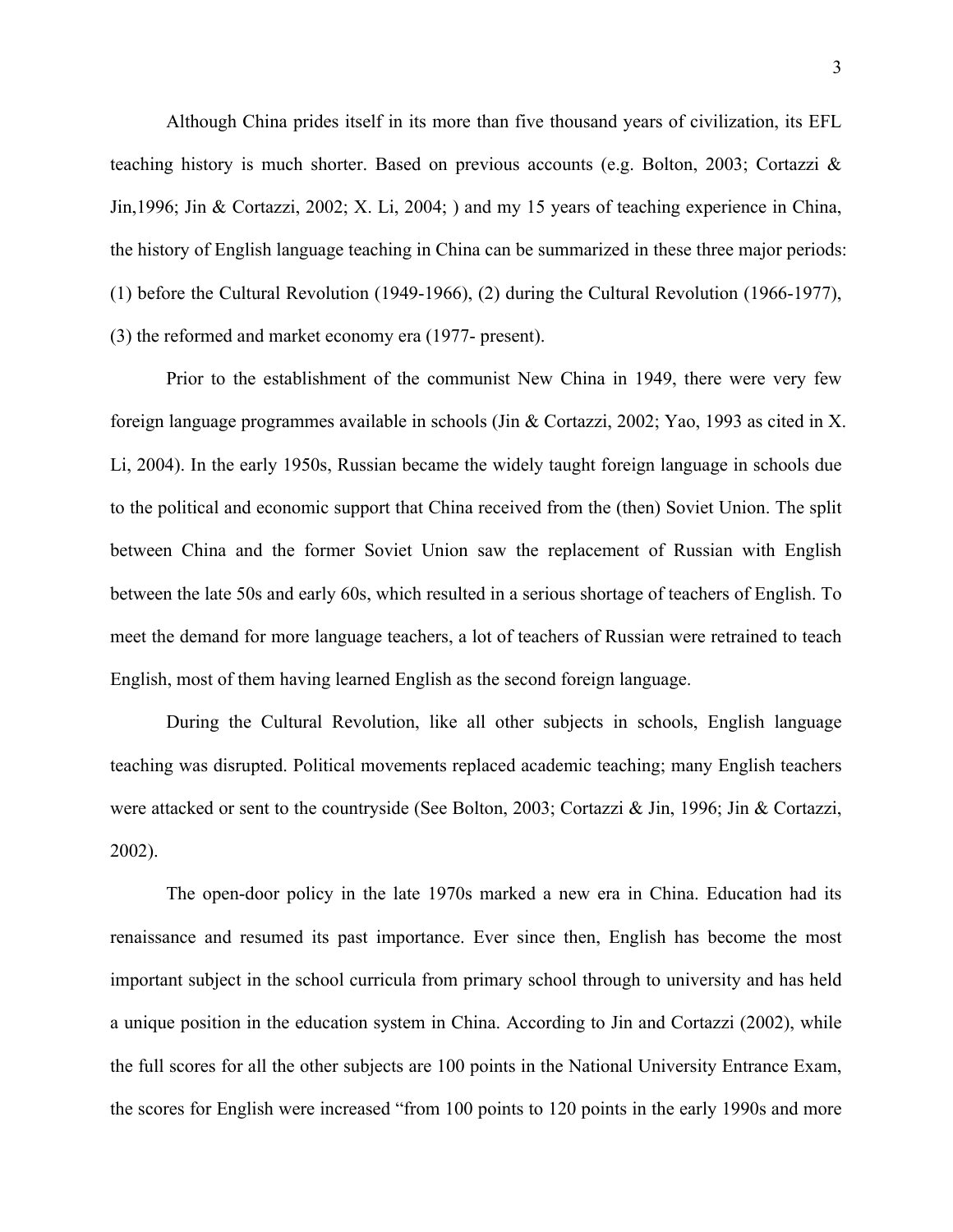recently to 150 points" (p.56). English is the compulsory foreign language for most universities in China; most universities require their students to pass at least Band 4 of the College English Test in order to graduate. With the development of the Chinese economy and the role that China now plays in the world, learning English is no longer limited to school. More and more people start learning English to do business and further their career. Many parents send their child/children to learn English abroad. Chinese interest in English has risen further since China entered the World Trade Organization (WTO) in 2001 and held the 2008 Olympic Games. This enthusiasm for learning English has attracted an increasing number of Western teachers to China. It is essential for them to understand the unique teaching and learning context in order to deliver effective teaching.

One of the keys to make sense of the distinctive English teaching and learning context in China is through understanding the Confucian educational philosophy. Confucius, one of the greatest thinkers and educators in ancient China, has had an enduring impact on teaching and learning in China and most of East Asia e.g. Japan, Korea, Singapore, Malaysia, etc. (Littlewood, 2000; Watkins & Biggs, 1996).The core of the educational principles in China derives from the Confucian educational philosophy. Hence, it is worthwhile to review some of the traditional educational philosophy. Drawing on historic accounts, the next section discusses Chinese conceptions of teaching and learning in the Confucian tradition.

#### **Chinese Conceptions of Teachers and Teaching**

Central to the Confucian tradition is the idea of respectful learning. Teachers are regarded as people who teach, answer questions and solve problems; learners are expected to obey and respect teachers as authority figures.

In the Confucian tradition, teachers are generally expected to assume two major responsibilities. The first and most important one is to teach. Liu (1998) pointed out Asia in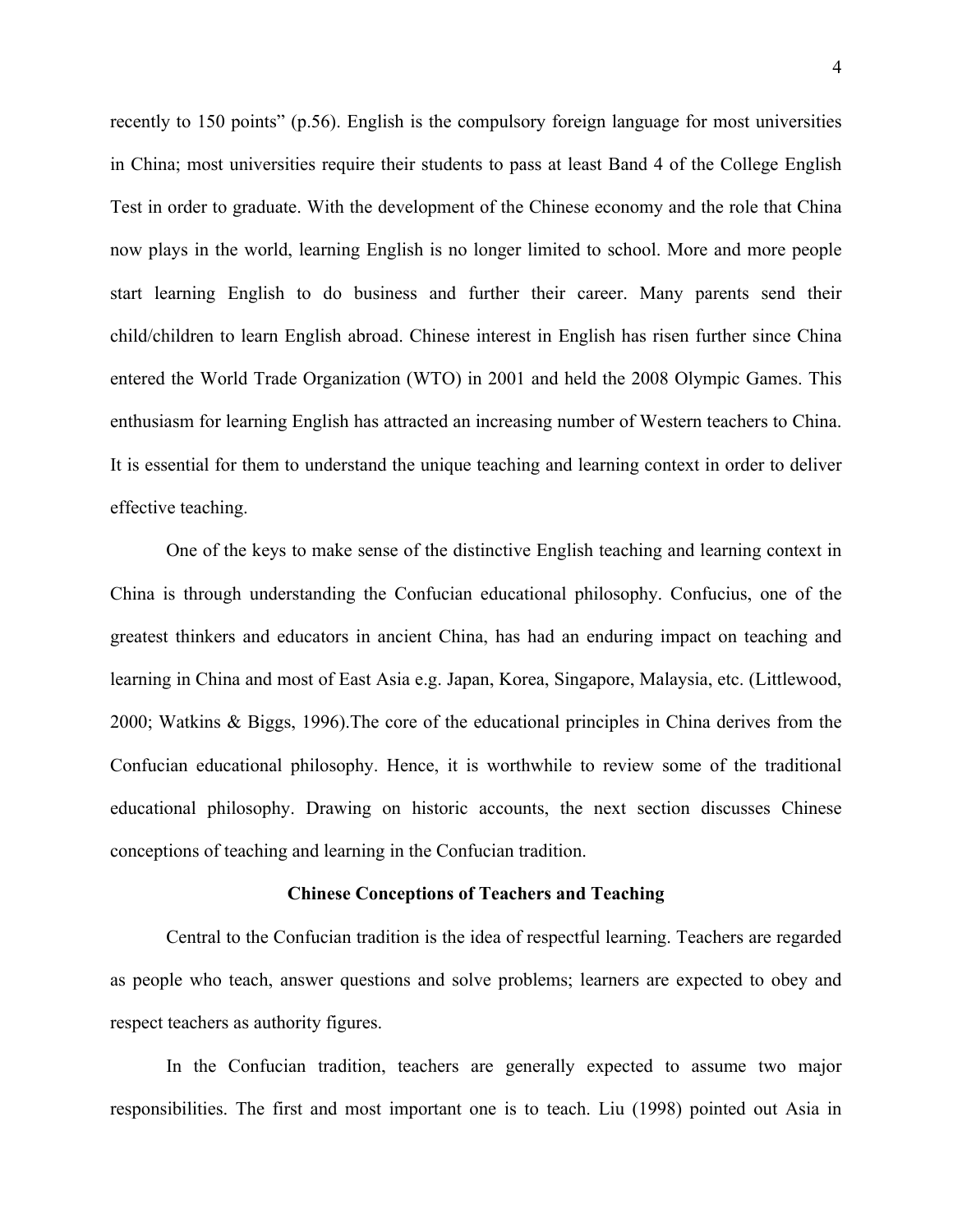general and particularly China has 'a long tradition of unconditional obedience to authority where the teacher is regarded as a fount of knowledge' (Liu, p.5). The primary role of teachers is to impart knowledge to students and supply answers. To fulfil this role, teachers should have an indepth knowledge of their discipline and effective skills for transmitting that knowledge. This is reflected in the Chinese metaphor that "teachers must have a full bucket of water to dispense to give students a bowl of water" ( Hu, 2002). It is teachers' responsibility to decide what is to be taught and ensure that students progress satisfactorily.

Secondly, teachers are expected to "cultivate people" (Jin & Cortazzi, 2006, p.11). That is, teachers have to help learners develop good moral virtues such as loyalty, fidelity and modesty (Hu, 2002; Zhang & Watkins, 2007). It is not uncommon for Chinese teachers to make themselves available for pastoral care and give advice to their students on various issues ranging from their future career to their personal problems (Cortazzi & Jin, 1996; Hu, 2002; J.Li, 2004). The social and moral obligations that teachers are obliged to take on are evident in the various honorable titles that have been given to teachers in China, such as "the people's teachers", "engineers of the human soul", "sculptors of the future", "the gardeners" ( Hu, 2002, p. 99 ).

To sum up, teachers in China have dual responsibilities. One is intellectual education where teachers are seen as the source of knowledge. Another is related to the moral education of learners. Teachers are expected to teach the book and cultivate the person (*jiao shu yu ren*). Thus, teachers are held in deference and deeply respected in the Confucian tradition. The loyalty and deference that one demonstrates to a teacher is expected to be on a par to that shown to one's father (Flowerdew & Miller, 1995; Hu, 2002).

There are a number of empirical studies that have investigated Chinese learners' conceptions of teachers and teaching. Jin and Cortazzi (1998) surveyed 129 Chinese and 205 British university students' conceptions of what a good teacher entailed. They found a good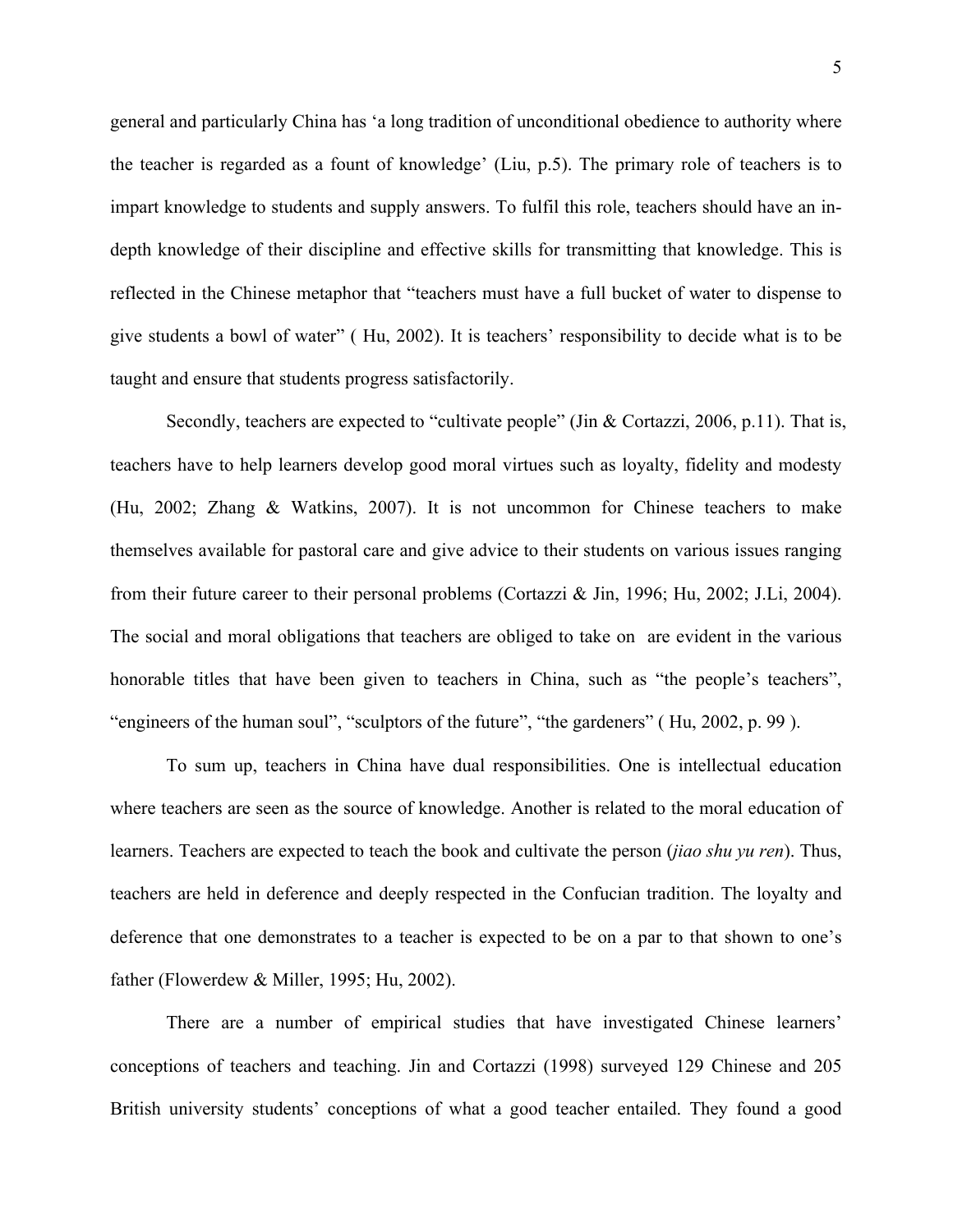teacher as described by Chinese students was someone who had deep knowledge, was able to answer questions and was a good moral model. In comparison, British students described a good teacher as someone who was able to motivate students, use effective teaching methods and organize a variety of class activities. It seems that the Chinese participants put more emphasis on the importance of knowledge while the British focused on teaching methods and techniques.

In the same vein, Zhang and Watkin (2007) conducted an empirical study of conceptions of a good teacher. The study involved three groups: 100 Chinese tertiary students, 20 Chinese teachers of English and 20 Western teachers teaching in China. They asked each participant to write a short essay in their L1 on the topic, *what makes a good English teacher at the tertiary level?* A content analysis revealed some significant differences between the three groups. While Western teachers placed great emphasis on adaptability to different teaching environments/cultures and the ability to work as a team, Chinese teachers attached importance to sound content knowledge about the subject, and Chinese students viewed teachers in accordance with their traditional roles, expecting teachers to be intellectual as well as moral models.

These empirical studies support the historical accounts that teachers in China are held in high esteem and are expected to set a good example as a source of knowledge and in terms of their moral character.

# **Conceptions of Learners and Learning**

## **1. Purpose of Learning**

Lee (1996), in his historical account of core Confucian educational values, discussed two purposes for learning: personal improvement and social development. The former reflects Confucius' teaching of *Ren*. According to Confucius, *Ren* (sage or goodness) is the ultimate form of human virtue and the highest purpose of human lives. A person is not born but learns to become *Ren*. Such learning is called greater learning (Lee, 1996). The loftiest and ultimate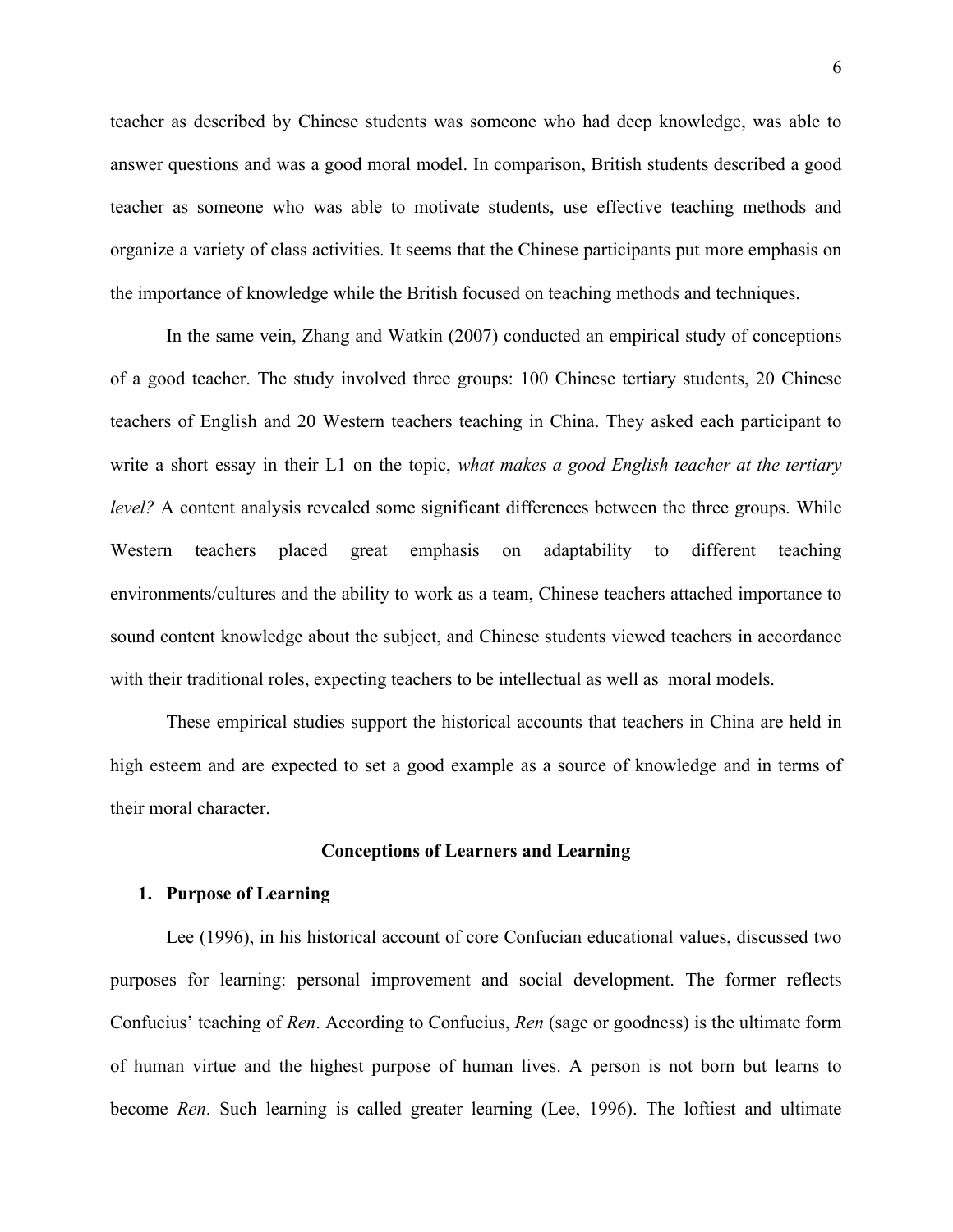purpose of life is to pursue human self-perfection and become a sage or attain goodness through personal commitment to learning. In other words, education and learning are meaningful only if they lead to perfection of the self and cultivation of oneself "as an intelligent, creative, independent, autonomous being" (Lee,1996, p.34). Linked to self-cultivation is another, more functional purpose for learning, that of bringing honour to one's family and promoting social status and mobility. This purpose reflects the historical influence of the Civil Service Examination, which originated in the 7th century, on the operations of society. According to this system, those people who scored highest in the examination were selected to serve the royal government regardless of their social backgrounds; government officials were traditionally associated with fame, wealth, a beautiful wife and upward social mobility (Lee, 1996). This was not merely a vision but an achievable reality in the Confucian tradition.

J. Li's (2003) study lent some empirical support to this account. In his comparative study of American and Chinese cultural conceptions of learning, Li employed prototype methods (see D'Andrade, 1995; Rosch, 1978, cited in J. Li, 2003; Shaver et al.1987) by asking 83 university students to provide free associations for the Chinese term *xue xi* (learning/learn). He obtained 478 terms. Then he asked 60 participants to rate the terms with regard to their relevance to learning. The rating process generated 225 terms as the core list. He then asked 100 college students to sort the terms into groups based on their similarity in meaning. Four main themes were identified: (1) perfecting oneself morally; (2) acquiring knowledge/skills for survival, self-sufficiency and careers; (3) contributing to society by linking learners' personal pursuit of knowledge to a higher moral and social responsibility, and (4) obtaining social respect/mobility. Li pointed out that these reasons for learning were all related to Confucian values and were actively promoted by families, communities, schools and society at large (K.M. Cheng, 1996; L.B. Gao & Watkins, 2001; Lee, 1996).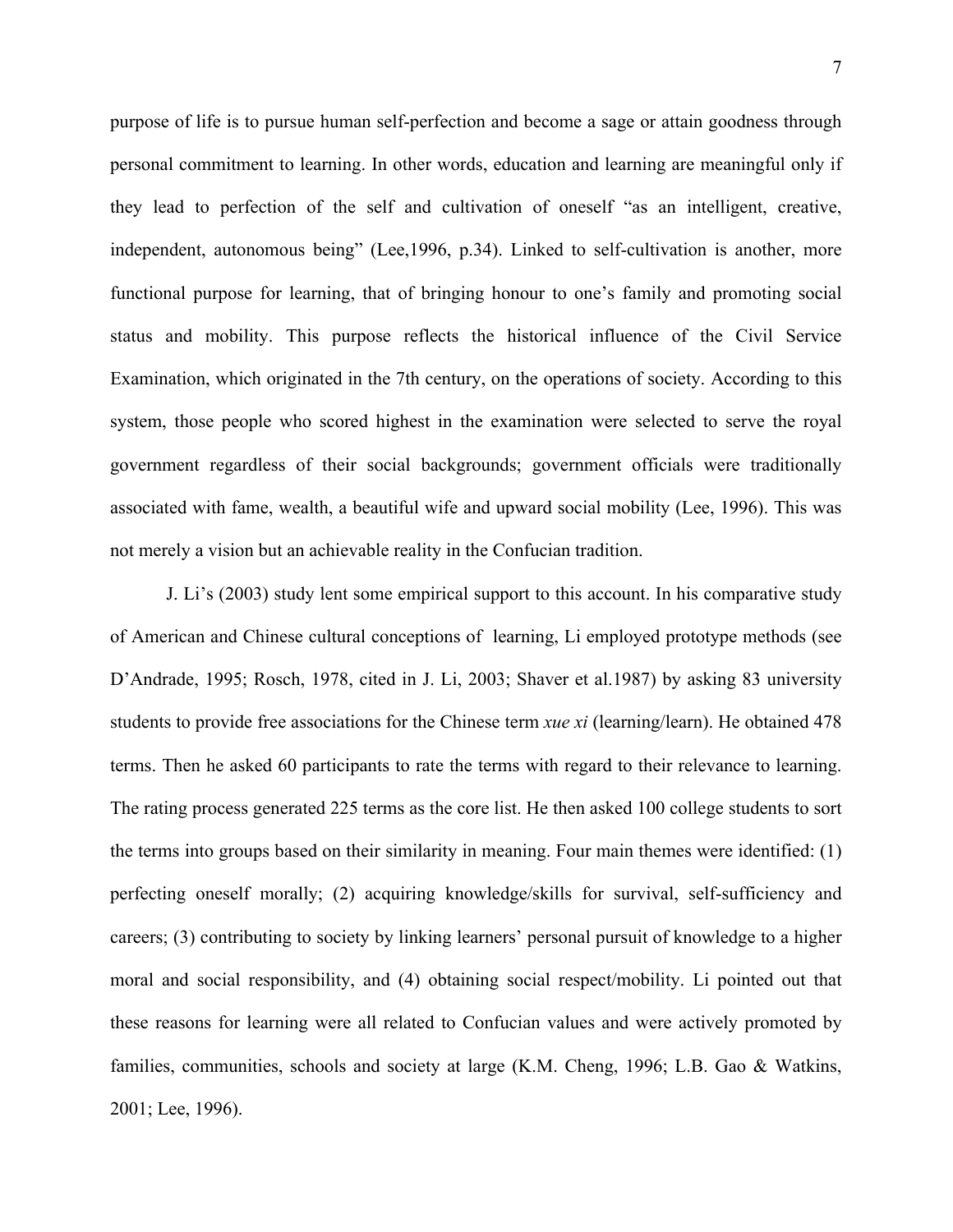Finally, learning is to pass exams. The exam culture has been predominant and influential in Chinese learning (L.Cheng, 2008; X. Gao, 2006; Kennedy, 2002). As I discussed in the preceding section, success in exams was traditionally associated with wealth, a highly-regarded government official position as well as personal and family fame. Nowadays exams play an equally important role in the society, particularly in regard to university admission. Students learn in order to pass a variety of exams. Studies (e.g. Lê, 2006; Yang, 1992; Zhong, 2010, 2012) have revealed that Chinese students did not commit to anything that was not relevant to passing an examination.

 In her diary study, Huang (2005) found Chinese students were very exam oriented. They treated each exercise as if it were an exam paper. They did an enormous amount of practice test papers. As a result, they developed effective strategies for taking tests, for example, reading questions before reading or listening to any materials. Most of the students' learning revolved around exams: improving reading and listening speed as well as memorizing word lists. The students were more interested in the product than the process of learning. Because speaking was not tested, most of the learners did not address it.

 X. Gao (2006) employed a retrospective interview research method to investigate strategy use of 14 Chinese learners who were studying at a British university. All the learners reported investing enormous time and energy in memorizing words in order to pass exams and fulfil curricular requirements in China. They learned for exams - to get good test results and to pass the standard, gate-keeping exams in China.

In her case study of two Chinese migrant learners in New Zealand, Zhong (2008) investigated the relationship between learner beliefs, learner strategy use and their impact on their learning. She found one learner held a firm belief about the importance of exams in his learning. Although he was learning in a new learning context (New Zealand), he did not take advantage of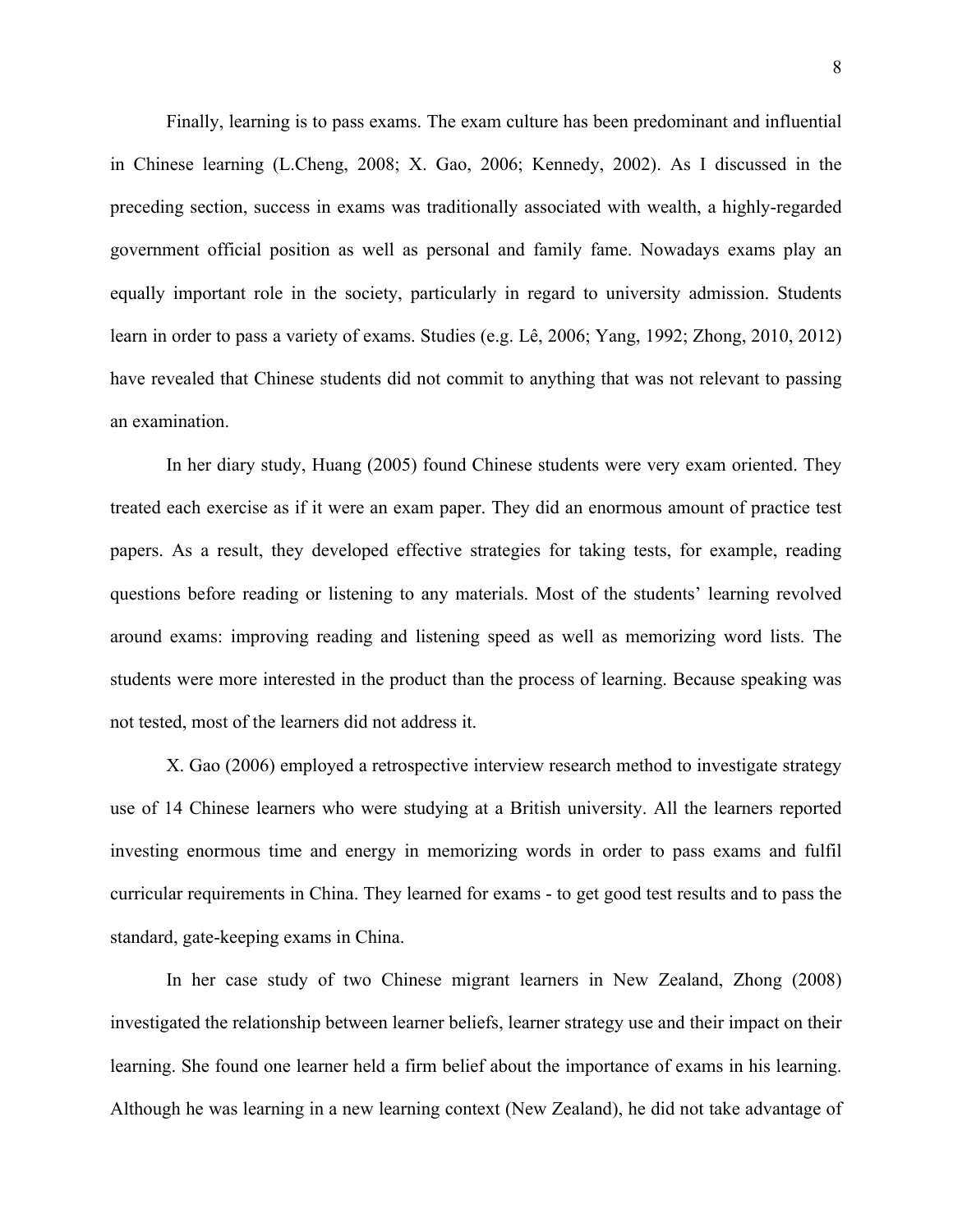the learning environment and extend his learning beyond the test requirements of his course. Instead, he spent all this non-teaching contact hours learning, revising his test papers and preparing for his upcoming exams. His learning activities were responsive to test requirements. Although the learner was in a new learning environment, the influence from his previous learning and beliefs still came into play.

Gan (2009) yielded similar findings. He found that mainland Chinese spent much more time memorizing vocabulary because the vocabulary was assessed in the national English exam.

 These studies indicate that exams have a significant impact on shaping learners' approach to learning in China. Achieving well in exams is the driving force in their learning.

 To sum up, in terms of the Confucian tradition, learners have three types of motivation. Intrinsically they want to cultivate themselves to become perfect. Associated with personal improvement is the practical and extrinsic purpose for learning, i.e. to have social mobility and to bring fame to one's family. Finally, higher achievement in exams leads to better job opportunities and higher social status. The supremacy of learning and the likelihood of upward social mobility have motivated Chinese for generations to strive to learn in order to realize their aspirations in life, regardless of their social status.

# **2. Emphasis on effort and self-determination**

Although teachers are held in high esteem in the Chinese culture, there is another contributor believed to be as important and possibly more significant for successful learning: learners' determination and their own continuous efforts. As discussed in the preceding section, human perfectibility is attained in *Ren* (goodness or sagehood) and it is within the reach of everyone. This suggests that differences in ability or intelligence do not inhibit one's success in education. In Confucius' view, everyone is educable and can achieve *Ren* (sagehood or goodness) if they make an effort to learn (Lee, 1996). Xunzi, a disciple of Confucius, claimed that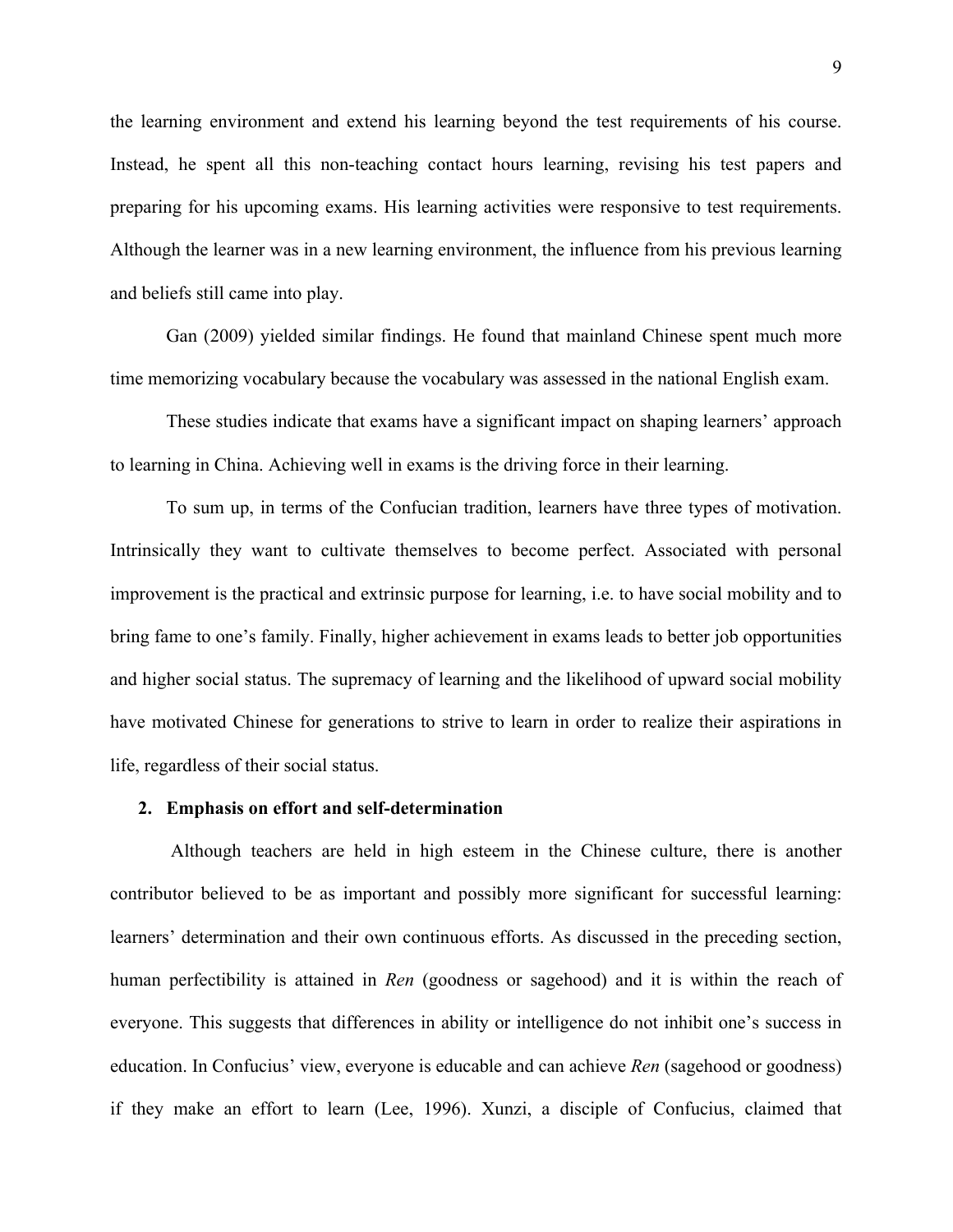"sagehood is a state that any man can achieve by cumulative effort…" (Collected in Chai, 1965, quoted in Lee 1996:30). Continuous effort and self-determination are perceived as immensely significant in the process of learning and in the pursuit of sagehood (Tweed &Lehman, 2002). They are closely tied to success and achievement. They can also result in changes in such aspects as intelligence and aptitude to perform. Although differences in intelligence and aptitude are acknowledged, they are not perceived as determinants of success. What really matters is effort, determination and steadfastness of purpose (Biggs, 1996; Hu, 2002; Lee, 1996; Snow, 2007; Zhong, 2010). It is for this reason that Chinese learners tend to blame themselves and their insufficient effort if they fail to achieve.

A variety of maxims, proverbs and sayings in Chinese is testimony to the importance attached to personal efforts. For example, *zhi yao gong fu shen, tie chu ye neng mo cheng zhen* (A continuous effort can grind an iron bar into a needle), *Qin neng bu zuo* (Diligence can make up for the stupidity), and *Xue hai wu ya, ku zuo zhou* (The ocean of learning is beyond the reach that eyes can see. Hard work is the vessel to cross it). This belief in effort and self-determination has been seen as a key factor in the academic achievement of Asians in the West (Hau & Salili, 1991; Stevenson & Stigler, 1992; Zhong, 2012).

In another comparative study of his, J.Li (2004) asked 62 Chinese and 65 US college students to describe their ideal learners, particularly in terms of what they did and how they behaved in the face of difficulty and failure. Instead of describing specific learning behaviours and actions, Chinese learners wrote extensively about what Li called 'learning virtues'. The five virtues were:

- (1) Resolve (i.e. the determination that learners manifest to follow through on their actions in order to reach their goals in spite of problems),
- (2) Diligence (i.e. emphasizing the time and energy invested in learning),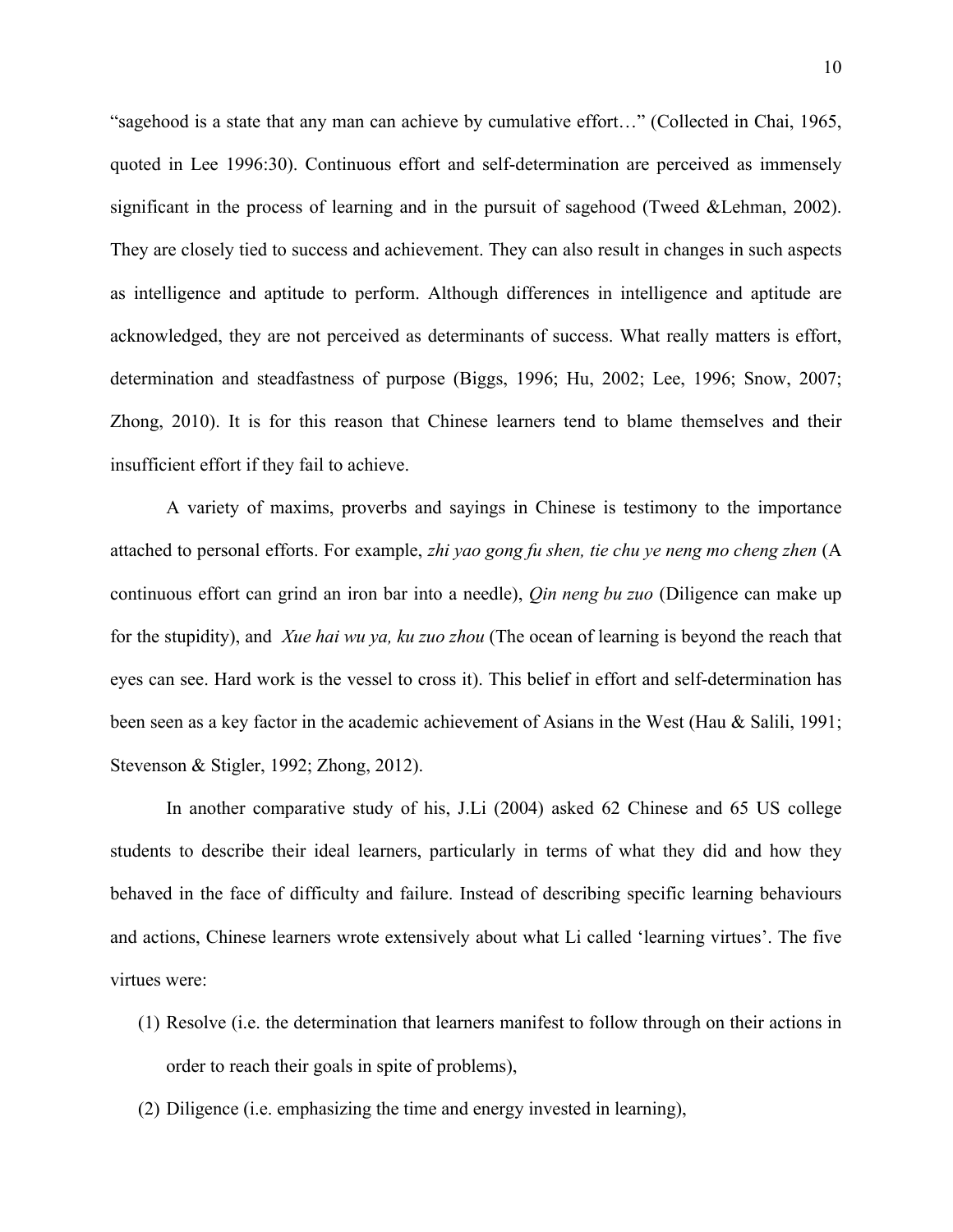(3) Endurance of hardship whether this entails physical drudgery and poverty, difficult learning

tasks or lack of natural ability,

- (4) Perseverance (i.e. the ability to stay on course from beginning to the end in spite of the difficulties and obstacles one encounters),
- (5) Concentration (i.e. consistent dedication involving "earnestness, patience, carefulness, and thoroughness of learning" (J.Li, 2004, pp.141-142).

In contrast, the US students' notions of the ideal learner were more task-oriented, for example, active learning, applying scientific inquiry into the unknown world and task management and communication skills.

To conclude, Chinese students emphasize the importance of effort and self-determination in the learning process. Developing the "learning virtues" are perceived to be more critical than the actual learning activities. They believe that once they have established self-determination and commitment, they can apply themselves to any learning task and be successful in accomplishing it.

# **3. Typical Chinese learning strategies**

#### **3.1.Rote-memorization.**

Rote learning is defined as "learning things by repeating them without thinking about them or trying to understand them" (Collins Cobuild English Dictionary for Advanced Learners, 2003, p. 1256). Gairns and Redman (1986, cited in X.Li 2004, p.9) describe the technique as follows:

*This involves repetition of target language items either silently or aloud and may involve writing down the items (more than once). These items commonly appear in list form; typical examples being items and their translation equivalent, items and their definitions*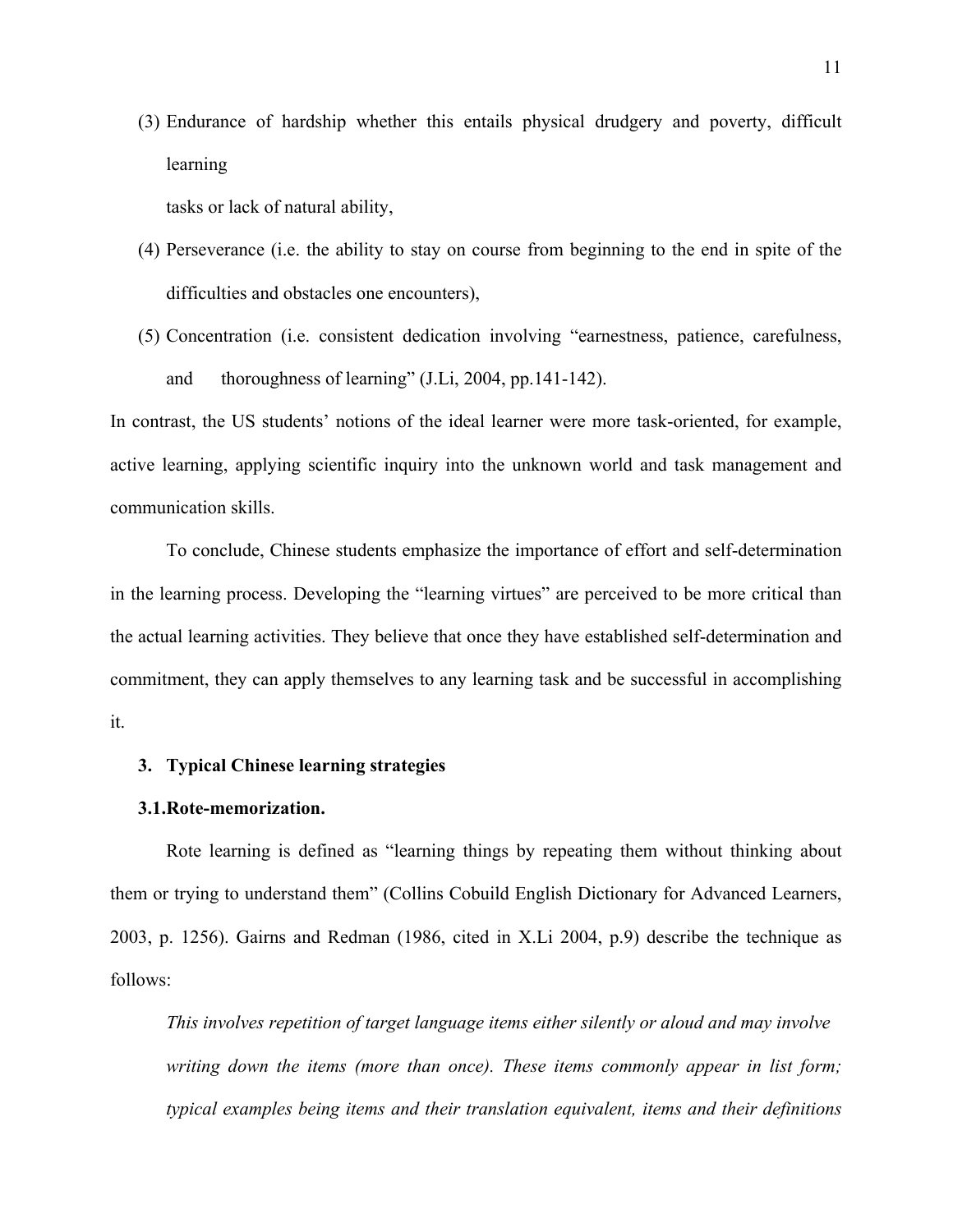12

*(e.g. Nap=short sleep), paired items (e.g. hot-cold, tall-short), and irregular verbs. A common practice is for the learner to use one side of the list as prompts and cover the other side in order to test himself.*

 Rote-memorization is a learning strategy that has been frequently associated with Chinese learners. The strategy has received a lot of criticism from the West (see Barker et al.1991; Carson, 1992; Gu & Johnson, 1996; Nelson, 2001). It is regarded as simplistic and associated with a surface approach to learning. For example, Prat and Wong  $(1999)$ , cited in Tweed  $\&$ Tehman, 2002) reported that Western instructors in Hong Kong sometimes criticized Chinese approaches to learning as overly instrumental and regarded Chinese learners as being unwilling to think deeply and adopting a surface approach to learning. However, there are a number of studies that have challenged the view that students from the Confucian heritage tradition are merely reproductive, surface learners. Lee (1996), for instance, argued that rote-memorization should by no means be equated with mechanical rote learning, that is, learning without understanding. Lee claimed that the process of learning in the Confucian tradition also involved reflective thinking and thus entailed a deep approach rather than a surface approach to learning. According to Confucius, learning should be like this: "studying extensively, enquiring carefully, pondering thoroughly, sifting clearly, and practicing earnestly…" (The Mean, 20.19 quoted in Lee 1996, p. 35). In fact, Confucius considered critical thinking so important that he deemed learning without thinking a waste of effort: "seeking knowledge without thinking is labour lost; thinking without seeking knowledge is perilous" (Analects II.15). Although Lee agreed that rote-memorization was a crucial aspect of the learning process in the Confucian tradition, he also argued that it was never meant to be an end itself. Lee cited Wang Yangming, a neo-Confucian philosopher and educationist, who suggested three significant phases in learning: the first was memory which led to understanding and digesting what was in books. The final phase was the most important part of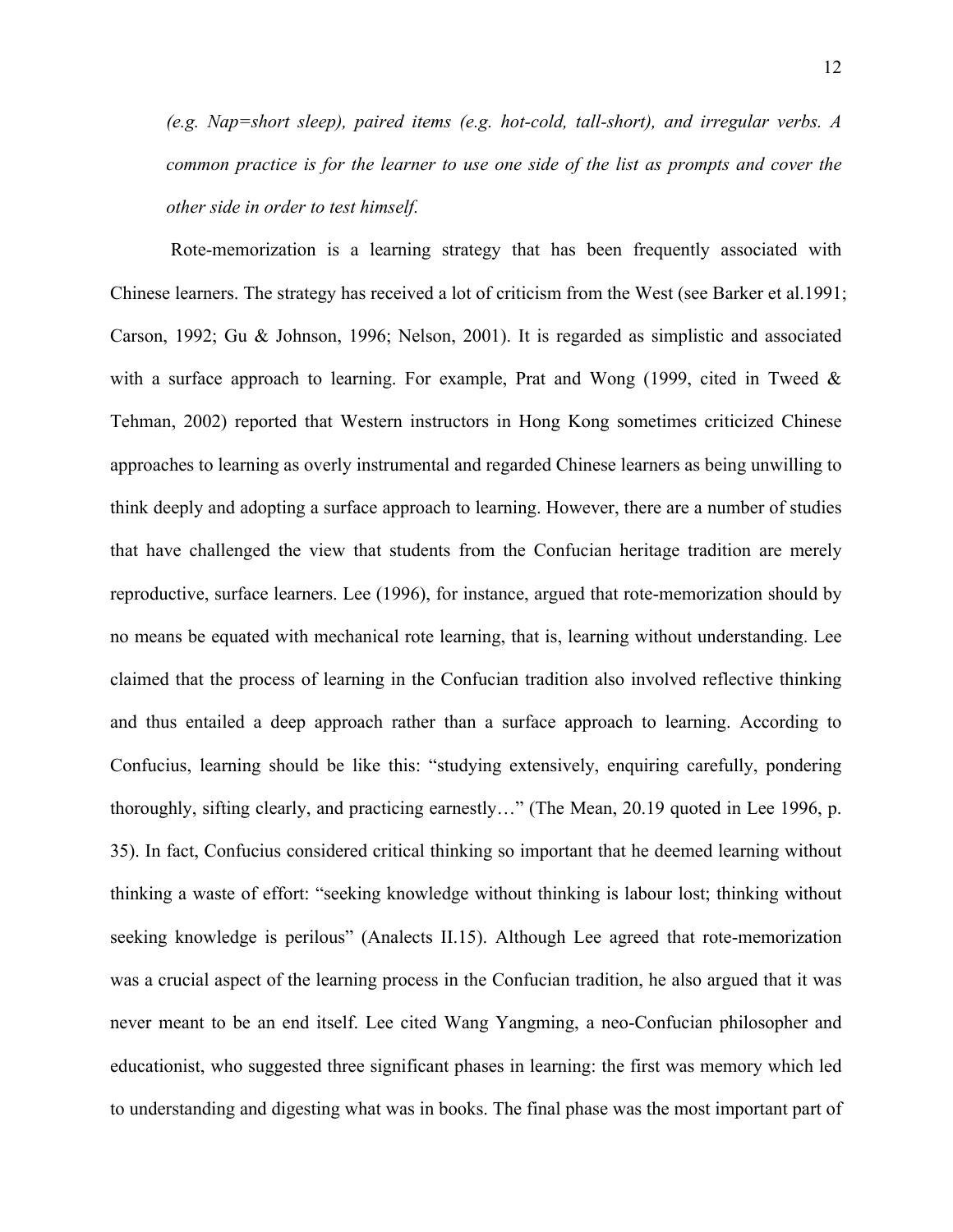learning, i.e. incorporating what one had learned from books in one's own experience. Therefore, rote-memorization is only a stage in learning and the ultimate goal of true learning is to develop one's own opinions and full comprehension. In this regard, rote-memorization precedes understanding and the purpose of using rote-memorization is to understand deeply.

 Like Lee (1996), J. Li (2004) argued that Chinese learners believed that learning was a gradual process that required dedication. He observed four distinct steps in tackling learning materials: 1) memory, 2) understanding, 3) application, 4) questioning and modification of the original material. This corroborates the observation of Pratt, Kelly and Wong (1999) that Chinese students often felt frustrated and bewildered when they were confronted with a Western teacher "whose expectations and forms of assessment thrust them immediately to the far end of this chain (questioning and analysis)" (p.253).

 These studies suggest that learning strategies must be understood in terms of the goals and setting. Rote-memorization in Chinese learning should not be equated with the Western idea of mechanical rote learning; it is not synonymous with surface learning. Instead it is used as a means to reflect, deepen and develop understanding. Rote-memorization is not an end in itself but a route towards understanding and a tool for creating meaning (Lê, 2006; X.Li, 2004; Rao, 2006; Tweed & Lehman, 2002).

# **3.2.Repetition**

Repetition is linked to rote-memorization. It is a strategy usually used by Chinese learners to understand a given text further and enhance their memorization (Gan, 2009; Lê, 2006). Marton et al. (1996), for example, interviewed 20 teacher-educators from all over mainland China to explore their perceptions about learning and the extent to which rote-memorization features in these conceptions. They found that repetition, rote-memorization and understanding were interconnected and that they enhanced one another in the Chinese learning process. In other words, in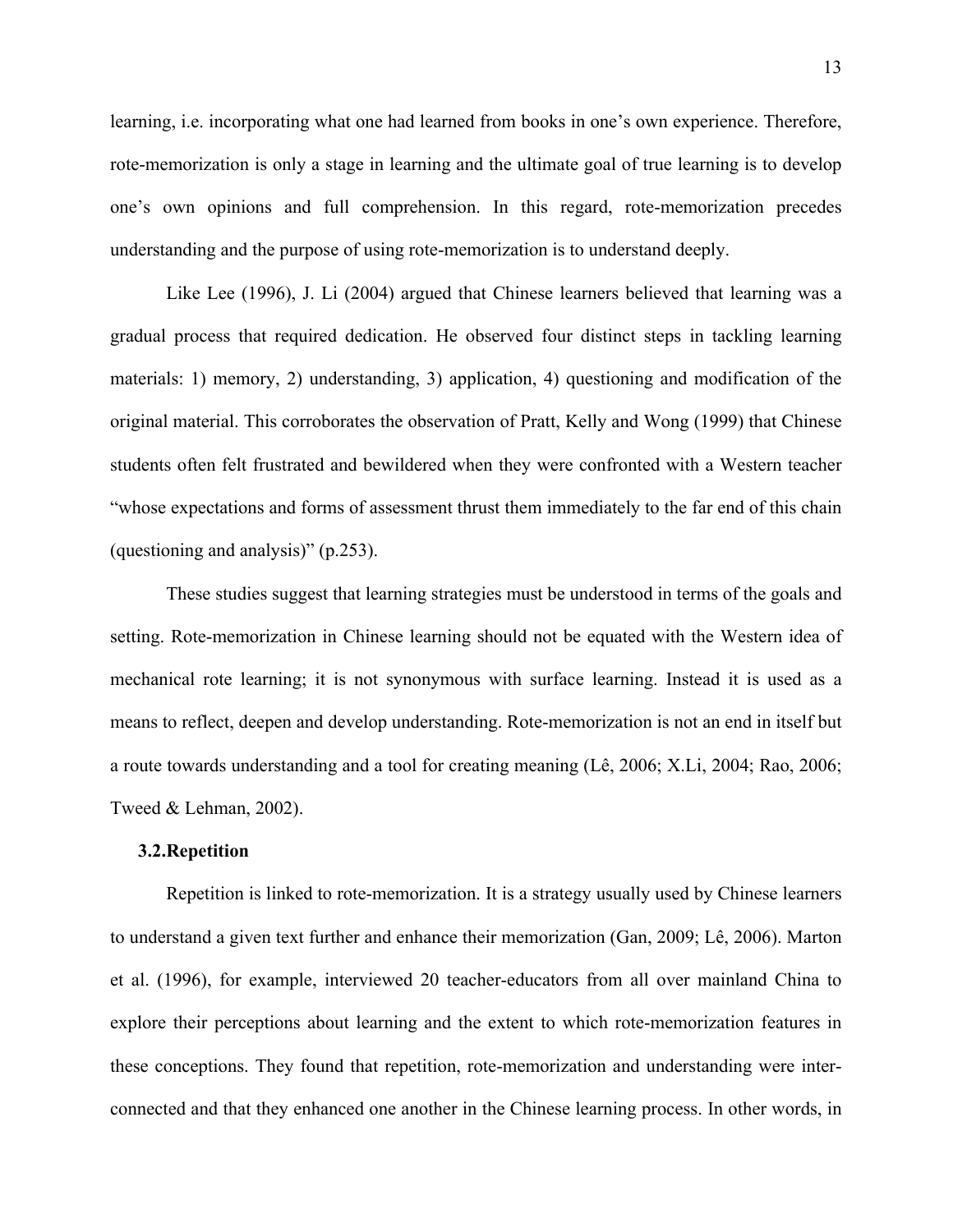the learning process, sometimes Chinese students memorized with understanding and at other times deepening understanding came through rote-memorization. One of the participants said, "In the process of repetition, it is not a simple repetition. Because each time I repeat, I would have some new idea of understanding, that is to say I can understand better" (Marton et al., 1996, p.81).

Dahlin and Watkins (2000) interviewed 48 Hong Kong Chinese (HKC) and 18 German senior secondary school students in Hong Kong about the role of repetition in the processes of memorising and understanding. They found that a similar number of participants from both groups remembered being encouraged to recite by their parents, but the HKC students frequently said they were made to recite by their teachers. While the HKC students focused on the value of the subject matter of these early memories, the German students focused on the value of the activity itself. In other words, they used repetition to check if they really remembered something, whereas HKC students used it to lay a foundation for deeper understanding. Another difference was that the German students tended to perceive understanding as a process of sudden insight while the HKC students viewed understanding as a long process which required attentive effort and discovering new meanings in the materials studied with each repetition.

It seems that there is a difference in interpretation when the terms repetition and rote memorization are used in the West and in Asia, e.g. China. According to Chan (1999), Chinese learners have been misinterpreted as rote learners when it is, "in fact, repetitive learning that has been adopted" (Chan, 1999, p.300). Repetitive learning enables learners to attach meaning to the material learned. Two possibilities are inherent in repetition: a deep impression on the mind and discovering new meaning.

#### **Features of EFL Teaching in China**

The afore-mentioned Confucian philosophy of teaching and learning has had significant impacts on many aspects of EFL teaching in China. This influence can be summarized as follows: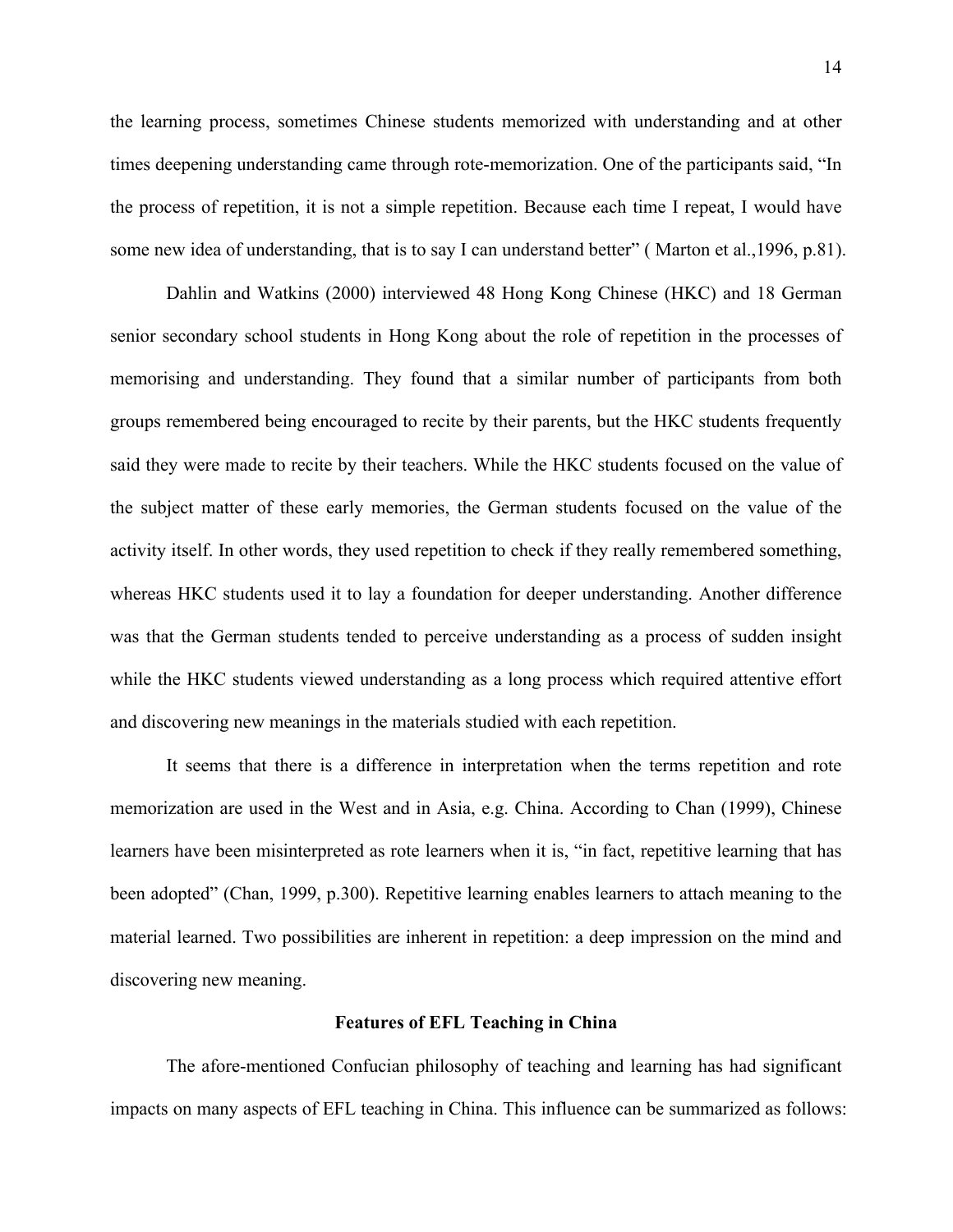- 1. Emphasis of rote-memorization and repetition as a teaching and learning technique. As I discussed earlier, in the Confucian tradition, rote-memorization and repetition are regarded as an important, integral aspect of a learning process. Using L1 (i.e. Chinese language) teaching as a model where texts are usually taken from literary works of renowned authors and learners are required to learn by heart each work as part of their learning, English learning in China focuses on intensive reading as a basis for language study. As Rao (1996) pointed out, teachers devote almost all their class time to teaching a text where they spot some language points (e.g. tenses, sentence structures) to explain and analyse, which is followed by paraphrasing and translating the text, drilling the patterns in the text. Students are then left to memorize new vocabulary from the text and recite their textbook from memory. Many studies on Chinese learners yielded similar results that Chinese learners reported being compelled to recite and memorize English vocabulary and texts as a learning routine in China (e.g. Huang, 2005; X.Li, 2004; Rao, 2006; Zhong, 2012).
- 2. Paradoxical roles of learners. As teachers are regarded as the authority in the Confucian tradition, a typical English lesson is delivered with teachers being the centre of transmitting knowledge. Learners play a very passive role in the classroom where they listen, copy notes from the board and occasionally answer questions (Rao, 1996). However, they are also expected to take charge of their learning outside the classroom and put in more efforts in their learning. Chinese learners are cultivated at home and in schools that diligence is the key to successful learning. It is not uncommon to see them spend hours and hours learning on their own initiative .e.g. previewing and reviewing lessons, memorizing wordlist and texts (Zhong, 2010, 2012).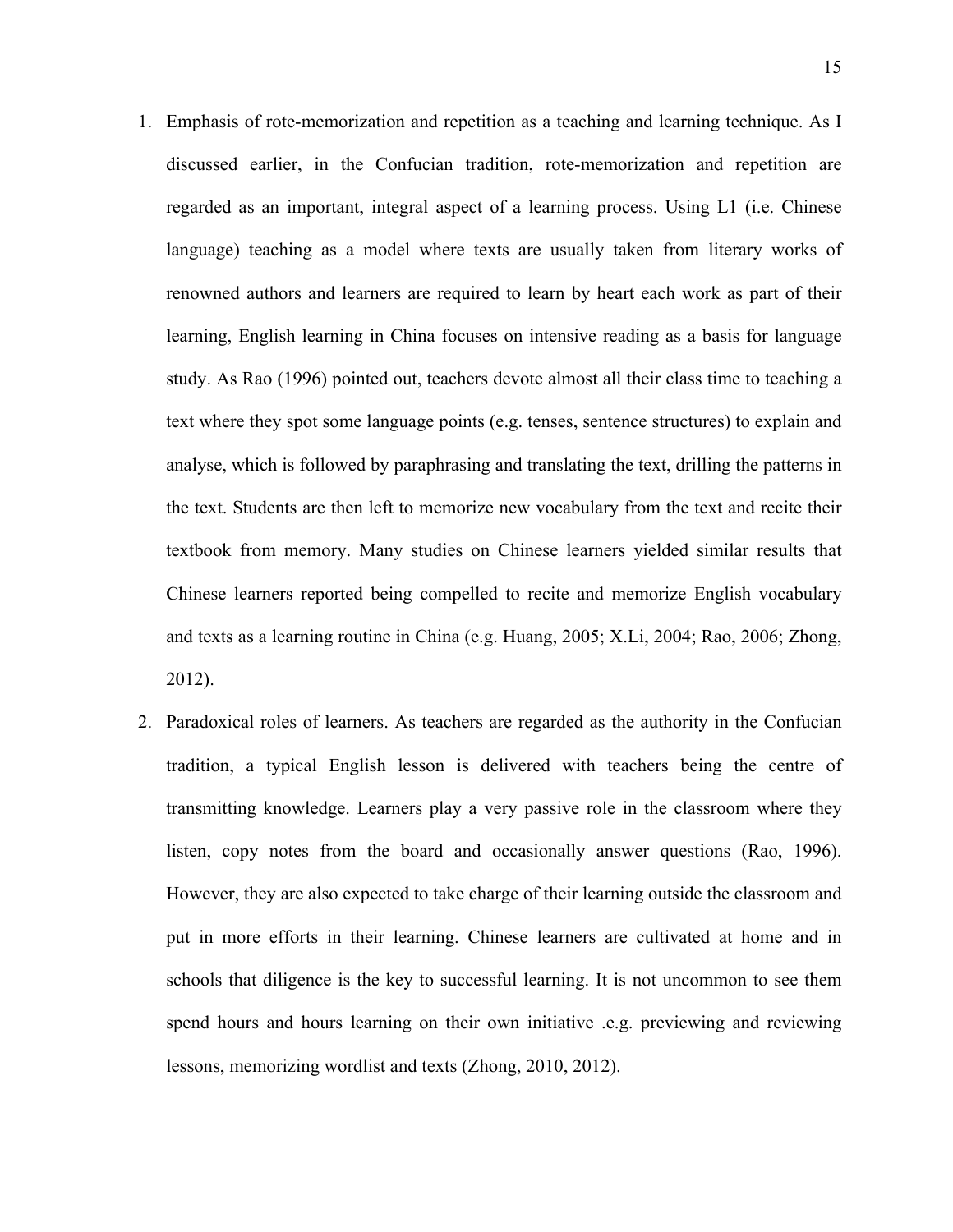- 3. Teaching and learning for exams. Exams have remained high stakes in China since the  $7<sup>th</sup>$ century. Because of the role high-stakes testing plays in the society, achieving well in exams has remained the ultimate goal of learning for both teachers and learners. The key role of a teacher is to prepare their students to pass various competitive gate-keeping exams, particularly the National University Entrance Exams. Students' passing rate is often used as a significant criterion for determining a teacher's promotion and performance (Li, 2004; Rao, 1996, 2006; Zhong, 2012). Consequently, English teaching materials and methods are all geared to exams. Because English exams mostly test learners' explicit grammatical knowledge and reading comprehension ability, English instruction focuses on the formal properties of the English language with a little attention given to the development of learners' communicative competence. The corollary is that learners can achieve well in their discrete grammar tests and comprehend complex written materials with ease but they are barely able to engage in real-life communication. In her longitudinal study of five migrant Chinese learners in New Zealand, Zhong (2012) revealed that although four out of the five learners had learned English for more than 10 years in China, they were not competent in their listening and speaking skills; and that all her participants were not able to carry out a simple conversation with Kiwis when they first came to New Zealand but had to rely on interpreters in their daily life.
- 4. Co-existence of traditional and communicative teaching approaches. Before the early 1990s, the approaches to English language teaching in China were mostly grammar translation methods and the structural approach. However, learners' incompetence in their communicative skills has concerned educators and the government. In 1992, the State Education Development Commission, the official authority for setting educational policy and determining the goals, curriculum, course books and even teaching methods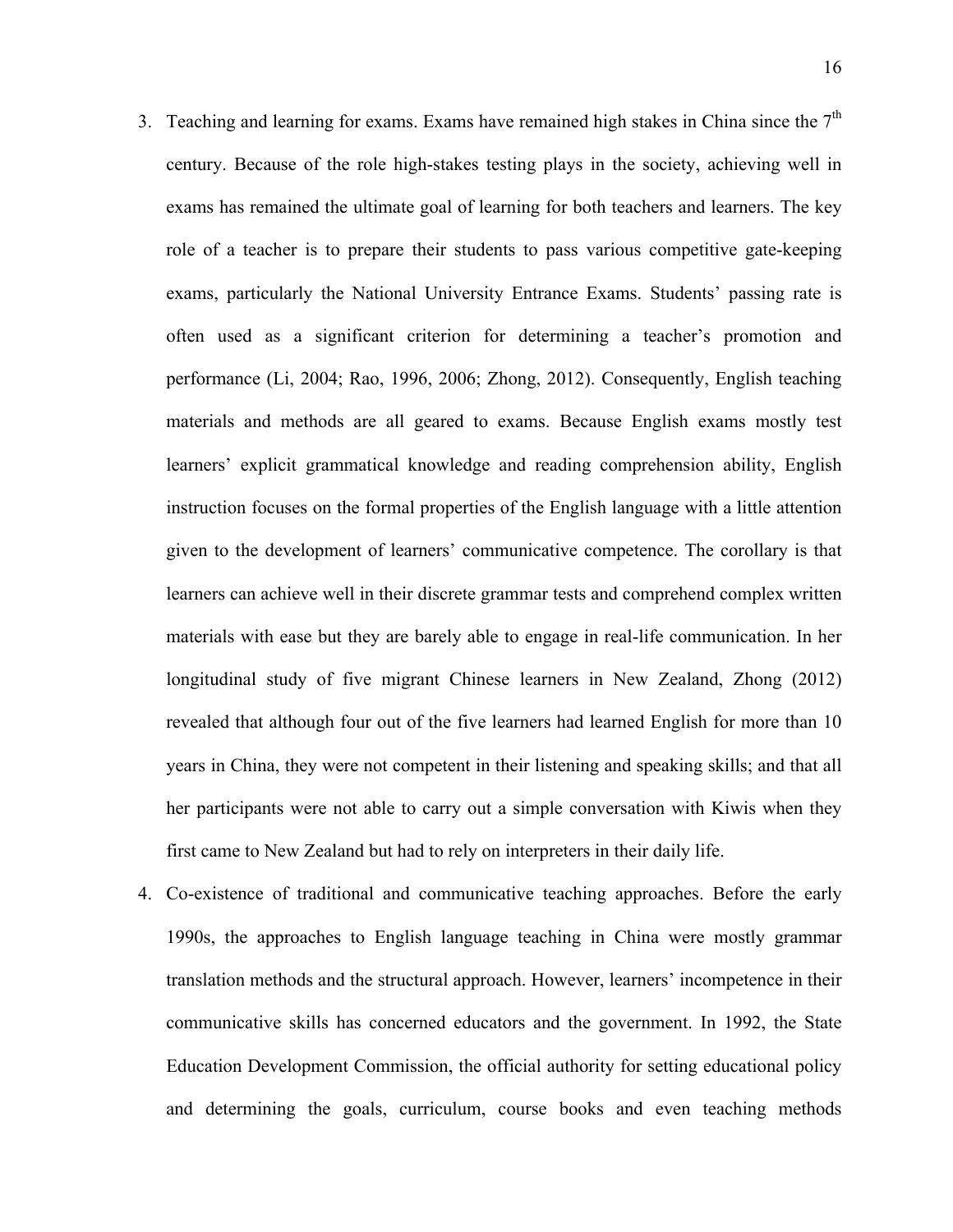throughout the country, initiated curricular changes. As a result, the traditional structurebased national syllabus has been replaced with a communicative language teaching (CLT) approach (Hu,2005; Liao, 2004; Yu, 2001). Although the government has changed the curriculum, it has been observed that a lot of teachers still adopt the traditional methods in practice (see Hu, 2002, 2003). Leng (1997, as cited in X. Li, 2004) described the phenomena as "new bottles, old wine." In other words, the traditional instructional practices still predominate or exist side by side with CLT activities in most classrooms (Hu, 2005). Jin & Cortazzi (2002) reported that although greater emphasis had been put on adopting communicative principles and oral skills, in practice, both teachers and learners focused on grammar, reading comprehension, vocabulary and translation rather than on communication. The implementation of CLT in Chinese context is constrained by many factors (Hu, 2002, 2005; Jin & Cortazzi, 2002; Rao, 2002; Yu, 2001). These include:

- Large class sizes: most English classes in primary and secondary schools have between 50 and 80 students. Non-English major university students vary from 40 to 100 depending on the type of university. Large classes make it difficult to use pair or small group work.
- Centralized curriculum (i.e. the curriculum set by the government): teachers have very tight teaching schedules and usually dominate the class talk.
- The need for oral proficiency: CLT requires teachers to have a high oral competence. However, most teachers of English in China are non-native speakers. Not all of them are capable of delivering the whole lesson in English.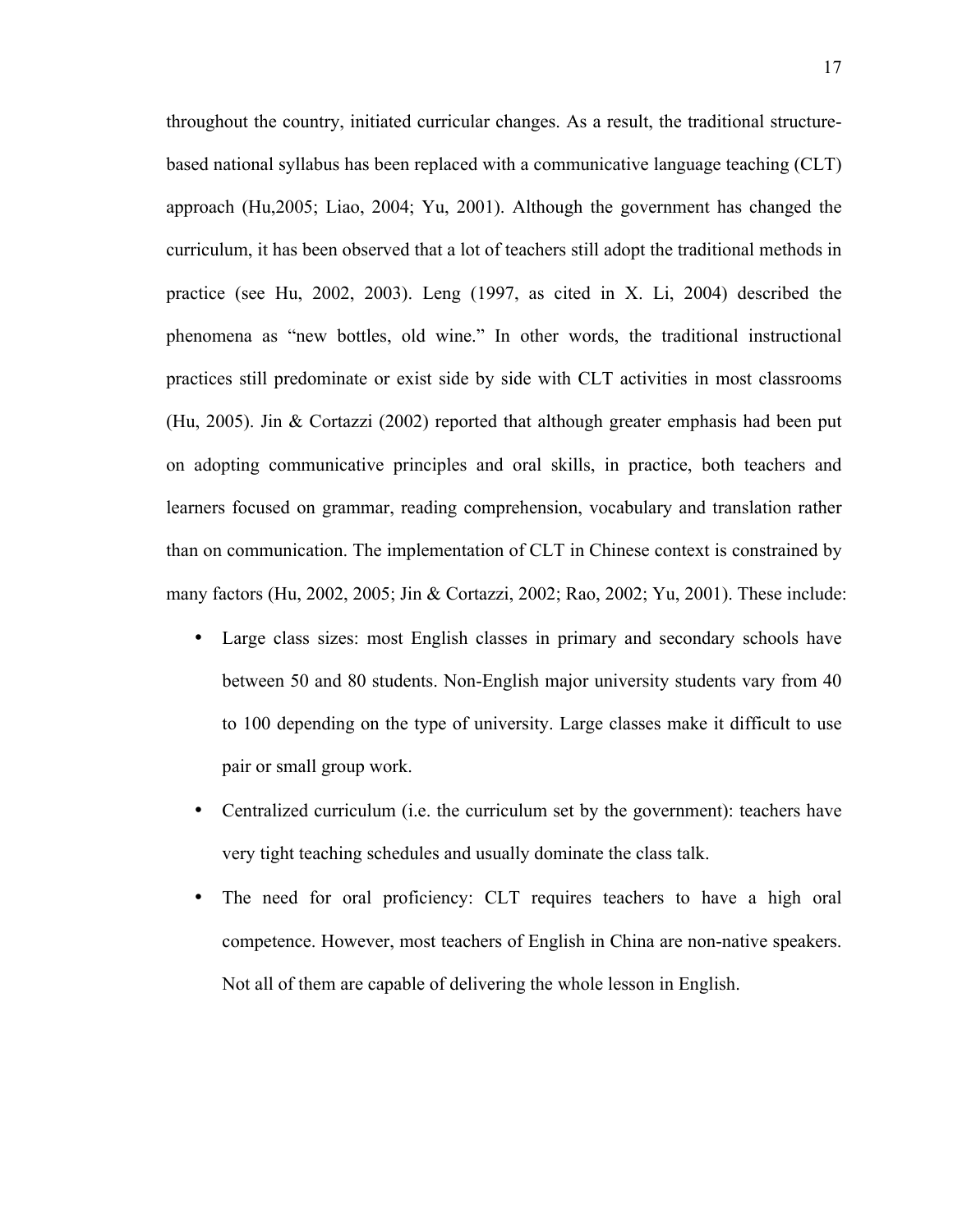- Diversity of learning contexts: teaching facilities and resources are different between cities and rural areas, and between inland and coastal areas. Teaching innovations cannot easily be implemented in those rural and inland areas.
- High stakes exams which dictate the focus of teaching practice.

#### **Summary**

This paper aims to provide information about English learning and teaching context in China. The Confucian conceptions of teaching and learning can be summarized as follows:

- Chinese learners show high respect and trust towards teachers because they are believed to have profound and solid knowledge and they are also moral models.
- Even though Chinese endorse utilitarian benefits as part of their motivations for learning, their purposes do not end there. Individuals also seek learning to cultivate themselves morally and to aim at self-perfection.
- Chinese place a great score on constant and persistent effort, which is realized through five learning virtues: resolve, diligence, endurance of hardship, perseverance and concentration. The actual learning tasks are not of major concern. When the learning virtues are cultivated and established, they are applicable to the learning processes and the learning tasks students are engaged in.
- Typically observed learning behaviors are rote-memorization and repetition. However, current research views them as not merely mechanical in nature. They are more subtle and complex than they appear to be. Rote-memorization and repetition initiate a learning process that enhances deeper understanding.
- Exams play a critical role in both teaching and learning. Examination-oriented achieving behaviour is typical of the Chinese learner.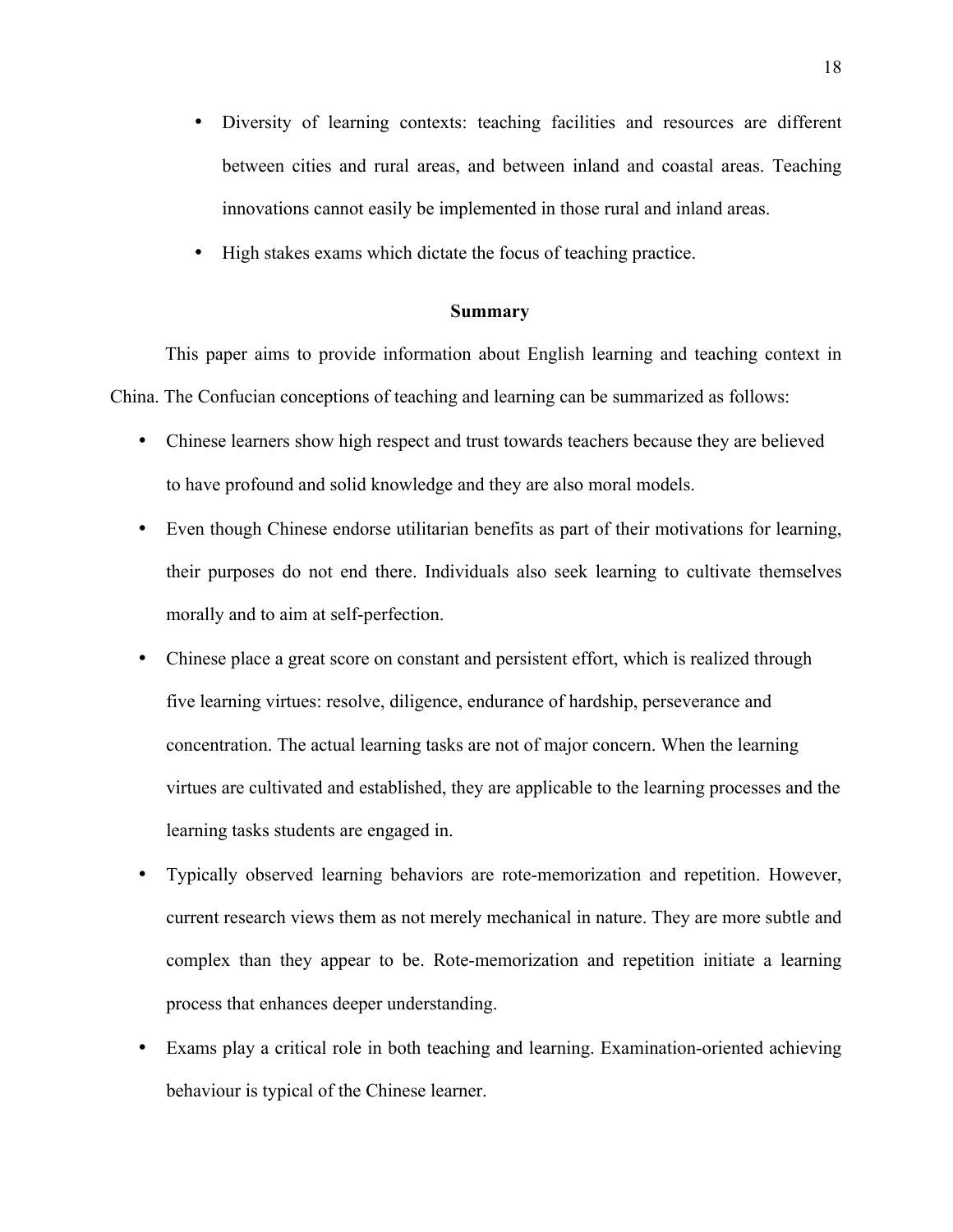Apart from the influence of the Confucian philosophy of teaching and learning, approaches to English language teaching in China have also been influenced by the grammar translation method and the structural approach. The mixture makes EFL teaching in China distinctive which has the following unique features:

- Teaching relies heavily on translation, drilling and constant testing.
- Emphasis is placed on grammar, vocabulary and reading.
- Formal lecturing is a common delivery mode where teacher talk dominates and students keep notes. It is used to prepare students with the knowledge about English they need to pass the competitive and selective National University Entrance Exam.

With the increasing contact of China with the rest of the world, particularly the West, there is a dire need for communicative competence among the learners. This need has seen some changes in terms of teaching methods in China. However, due to a variety of reasons, particularly the predominant role of text-based exams, the change seems to be slow and gradual. It is essential to take these features into account when teaching in China.

## Acknowledgements

I am very grateful for the valuable comments and suggestions I received from the anonymous reviewer.

#### References

- Barker, M., Child, C., Gallois, C., Jones, E., & Callan, V. J. (1991). Difficulties of overseas students in social and academic situations. *Australian Journal of Psychology, 43*, 79-84.
- Biggs, J. (1996). Western misperceptions of the Confucian-heritage learning culture. In D. Watkins & J. Biggs (Eds.), *The Chinese learner: Cultural, psychological and contextual influences*. Melbourne: CERC and ACER.
- Bolton, K. (2003). *Chinese Englishes: A sociolinguistic history*. Cambridge: CUP.
- Carson, J. (1992). Becoming biliterate: First language influences. *Journal of Second Language Writing 1*(1992), 37-60.
- Chan, S. (1999). The Chinese learner A question of style. *Education + Training, 41*(6/7), 294- 304.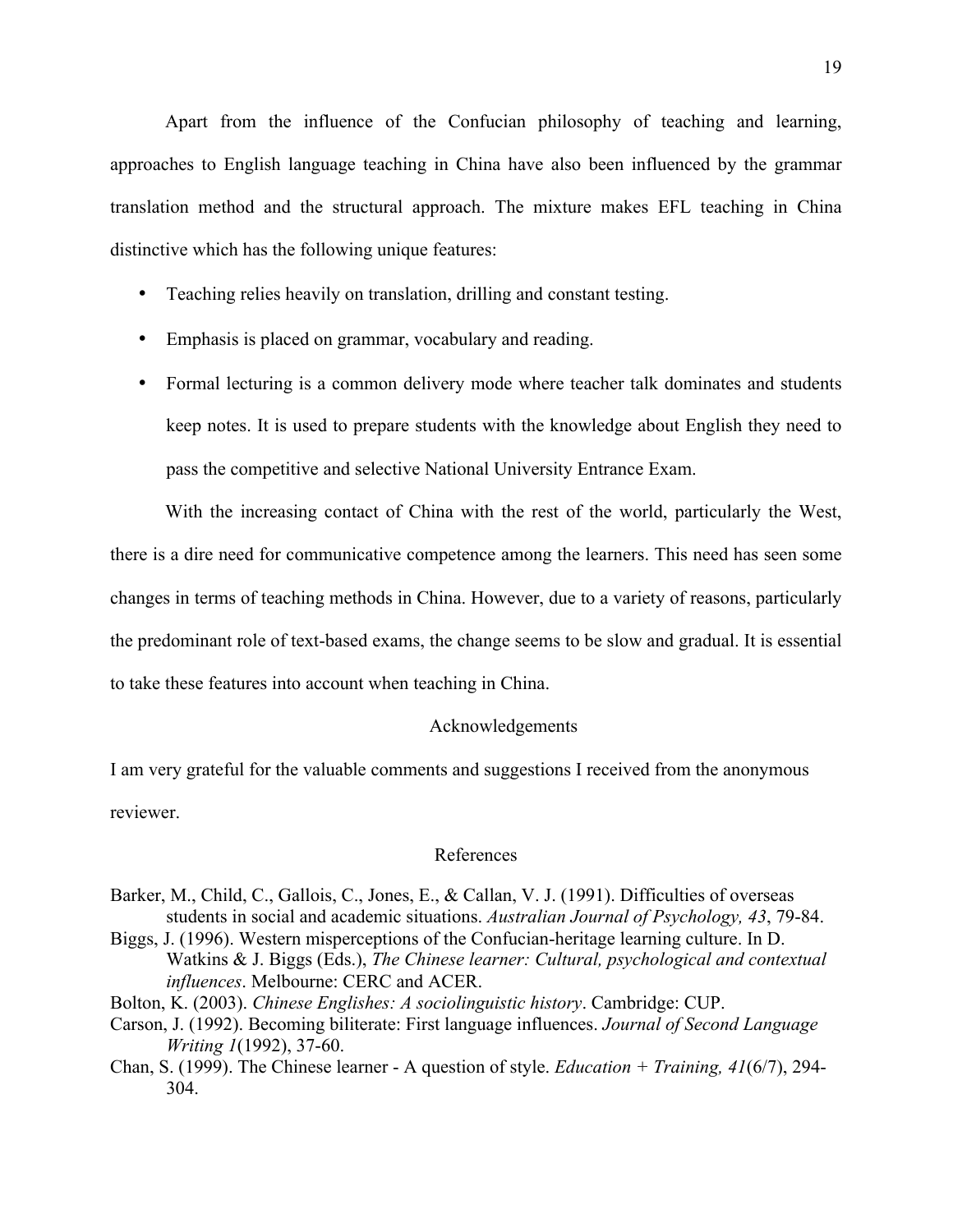- Cheng, K. M. (1996). *The quality of primary education: A case study of Zhejian province, China*. Paris: International Institute for Educational Planning.
- Cheng, L. (2008). The key to success: English language testing in China. *Language Testing, 25*(1), 15-37.
- *Collins Cobuild Advanced Learner's English Dictionary.* 2003. 4th ed. Britain: HarperCollins Publishers
- Confucius. (1997). *The analects*. Beijing: People's Literature Press.
- Cortazzi, M., & Jin, L. (1996). English teaching and learning in China (State of the Art article). *Language Teaching, 29*(2), 61-80.
- Dahlin, B., & Watkins, D. (2000). The Role of repetition in the process of memorising and understanding: A comparison of the views of German and Chinese secondary school students in Hong Kong. *British Journal of Educational Psychology, 70*, 65-84.
- Flowerdew, J., & Miller, L. (1995). On the notion of culture in L2 lectures. *TESOL Quarterly, 29*(2), 345-373.
- Gan, Z. (2009). 'Asian learners' re-examined: An empirical study of language learning attitudes, strategies and motivation among mainland Chinese and Hong Kong students. *Journal of Multilingual and Multicultural Development, 30*(1), 41-58.
- Gao, X. (2006). Understanding changes in Chinese students' uses of learning strategies in China and Britain: A socio-cultural re-interpretation. *System, 34*(2006), 55-67.
- Gao, L. B., & Watkins, D. (2001). Identifying and assessing the conceptions of teaching of secondary school physics teachers in China. *British Journal of Educational Psychology, 71*, 443-469.
- Gu, Y., & Johnson, R. K. (1996). Vocabulary learning strategies and language learning outcomes. *Language Learning, 46*(4), 643-679.
- Hau, K. T., & Salili, F. (1991). Structure and semantic differential placement of specific causes: Academic causal attributions by Chinese students in Hong Kong. *International Journal of Psychology, 26*, 175-193.
- Hu, G. (2002). Potential cultural resistance to pedagogical imports: The case of communicative language teaching in China. *Language, Culture and Curriculum, 15*(2), 93-105.
- Hu, G. (2003). English language teaching in China: Regional differences and contributing factors. *Journal of Multilingual and Multicultural Development, 24*(4), 290-318.
- Hu, G. (2005). "CLT is best for China' an untenable absolutist claim. *ELT Journal, 59*(1 January), 65-68.
- Huang, J. (2005). A diary study of difficulties and constraints in EFL learning. *System, 33*, 609- 621.
- Jin, L., & Cortazzi, M. (1998). Dimensions of dialogue: Large classes in China. *International Journal of Education Research, 29*, 739-761.
- Jin, L., & Cortazzi, M. (2002). English language teaching in China: A bridge to the future. *Asia-Pacific Journal of Education, 22*(2), 53-64.
- Jin, L., & Cortazzi, M. (2006). Changing practices in Chinese cultures of learning. *Language, Culture and Curriculum, 19*(1), 5-20.
- Kennedy, P. (2002). Learning cultures and learning styles: myth-understandings about adult (Hong Kong) Chinese learners. *International Journal of Lifelong Education, 21*(5), 430- 445.
- Lê, T., & Shi, L. (2006). *Chinese-background Students' learning approaches*. Paper presented at the AARE.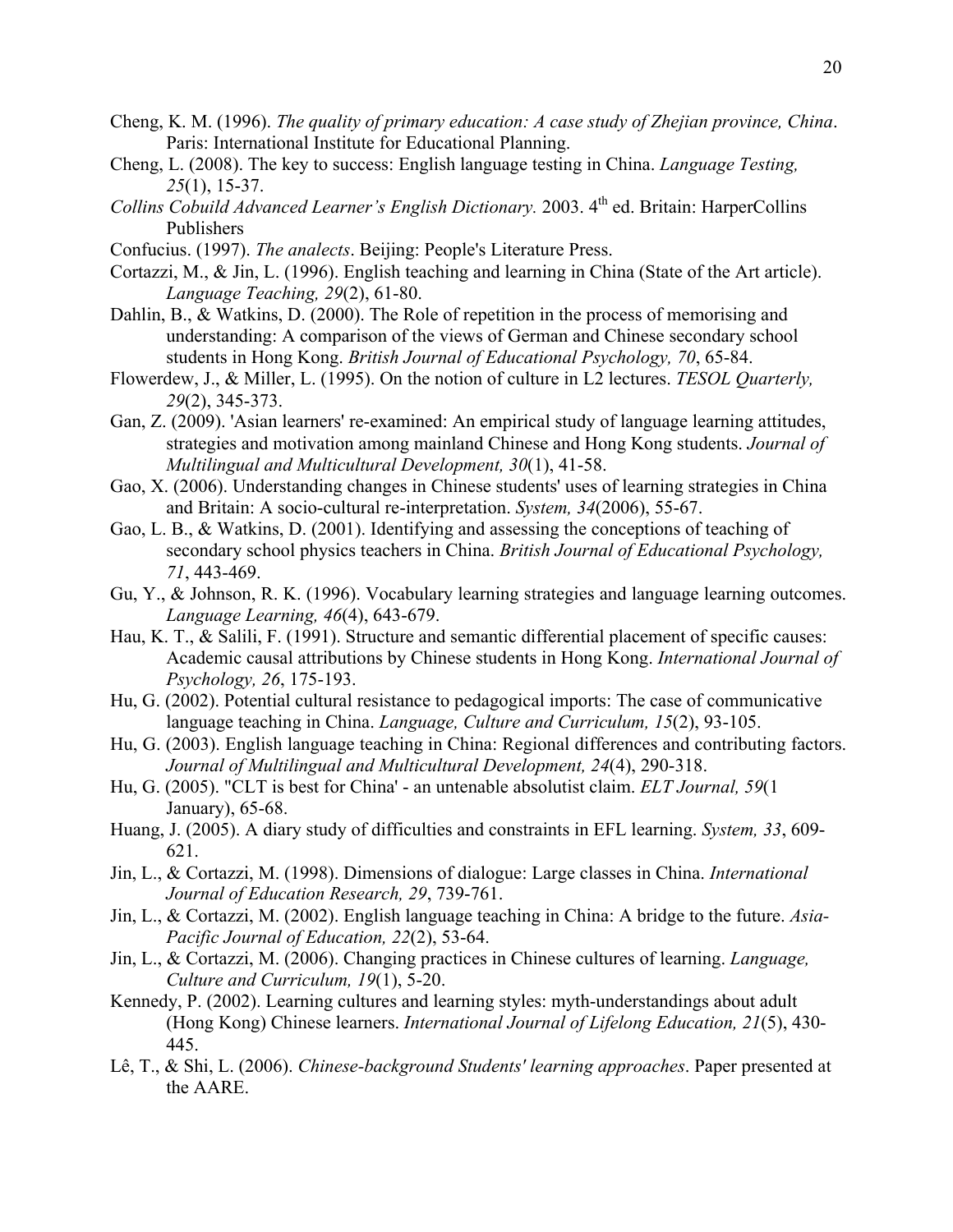- Lee, W. O. (1996). The Cultural context for Chinese learners: Conceptions of learning in the Confucian tradition. In D. Watkins & J. B. Biggs (Eds.), *The Chinese learner: Cultrual, psychological and contextual Influences*. Hong Kong/Melbourne: Comparative Education Research Centre, The University of Hong Kong/Australian Council for Educational Research.
- Li, X. (1984). In Defense of the communicative approach. *ELT Journal, 38*(1), 2-13.
- Li, X. (2004). *An analysis of Chinese EFL learners' beliefs about the role of rote learning in vocabulary learning strategies*. Unpublished PhD Thesis, University of Sutherland.
- Li, J. (2003). Chinese cultural beliefs about learning. *Journal of Educational Psychology, 95*(2), 258-267.
- Li, J. (2004). A Chinese cultural model of learning. In L. Fan (Ed.), *How Chinese learn mathematics: Perspectives from insiders*. Singapore: World Scientific.
- Liao, X. (2004). *Chinese secondary school EFL teachers' attitudes towards communicative language teaching and their classroom practices.* Unpublished PhD Thesis, University of Auckland.
- Littlewood, W. (2000). Do Asian students really want to listen and obey? *ELT Journal, 54*(1), 31- 36.
- Liu, D. (1998). Ethnocentrism in TESOL: Teacher education and the neglected needs of international TESOL students. *ELT Journal, 52*(1), 3-10.
- Marton, F., Dall'Alba, G., & Kun, T. L. (1996). Memorizing and understanding: The keys to the paradox? In D. Watkins & J. Biggs (Eds.), *The Chinese learner: Cultural, psychological and contextual influences*. Hong Kong/Melbourne: Comparative Education Research Centre, The University of Hong Kong/Australian Council for Educational Research.
- Nelson, S. S. (2001). Egyptians' obsession with grades fails to nurture creative thinkers. Available: http://www.teachers.ab.ca/peac/factsheets.cfm?
- Pratt, D. D., Kelly, M., & Wong, K. M. (1999). Chinese conceptions of "effective teaching" in Hong Kong: Towards culturally sensitive evaluation of teaching. *International Journal of Lifelong Learning, 18*(4), 241 -258.
- Rao, Z. H. (1996). Reconciling communicative approaches to the teaching of English with traditional Chinese methods. *Research in the Teaching of English 30*, 458-471.
- Rao, Z. (2002). Chinese students' perceptions of communicative and non-communicative activities in EFL classroom. *System, 30*(1), 85-105.
- Rao, Z. (2006). Chinese students' use of language learning strategies. *Journal of Multilingual and Multicultural Development, 27*, 491-508.
- Shaver, P., Schwatrtz, J., Kirson, D., & O'Connor, c. (1987). Emotional knowledge: Further exploration of a prototype approach. *Journal of Personality and Social Psychology, 52*(1), 1061-1086.
- Snow, D. (2007). Sustaining self-directed language learning in the Chinese context. In J. Liu (Ed.), *English Language Teaching in China*. London: Continuum International Publishing Group.
- Stevenson, H. W., & Stigler, J. W. (1992). *The Learning gap: Why our schools are failing and what we can learn from Japanese and Chinese education*. New York: Simon & Schuster.
- Tweed, R. G., & Lehman, D. R. (2002). Learning considered within a Cultural Context. *American Psychologist, 57*(2), 89-99.
- Watkins, D., & Biggs, J. B. (1996). *The Chinese learner: Cultural psychological and contextural influences*: Hongkong Melbourne, Vic. CERC.